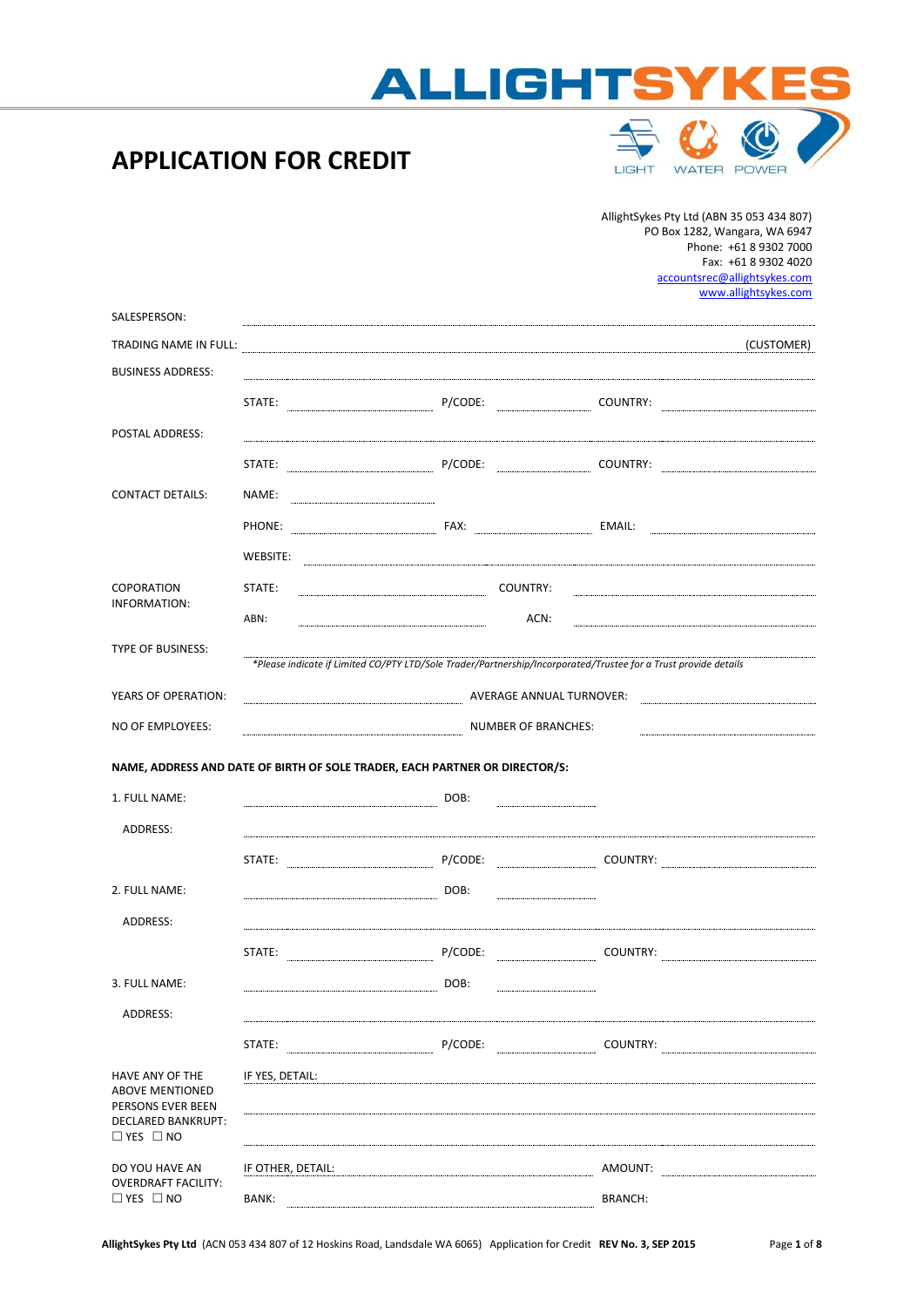



|                                                                                                          |      |                                                                                 |                                                                                                          | AllightSykes Pty Ltd (ABN 35 053 434 807)<br>PO Box 1282, Wangara, WA 6947<br>Phone: +61 8 9302 7000<br>Fax: +61 8 9302 4020<br>accountsrec@allightsykes.com<br>www.allightsykes.com                                                                                                                                                                                                                    |
|----------------------------------------------------------------------------------------------------------|------|---------------------------------------------------------------------------------|----------------------------------------------------------------------------------------------------------|---------------------------------------------------------------------------------------------------------------------------------------------------------------------------------------------------------------------------------------------------------------------------------------------------------------------------------------------------------------------------------------------------------|
|                                                                                                          |      |                                                                                 |                                                                                                          | TRADE CREDIT REFERENCES (FULL NAME, ADDRESS,) NB. PLEASE SUPPLY REFERENCES OF SIMILAR VALUE TO CREDIT REQUIRED                                                                                                                                                                                                                                                                                          |
| 1. CONTACT:                                                                                              |      |                                                                                 |                                                                                                          |                                                                                                                                                                                                                                                                                                                                                                                                         |
|                                                                                                          |      |                                                                                 |                                                                                                          |                                                                                                                                                                                                                                                                                                                                                                                                         |
|                                                                                                          |      |                                                                                 |                                                                                                          | STATE: P/CODE: PHONE: FAX:                                                                                                                                                                                                                                                                                                                                                                              |
| 2. CONTACT:                                                                                              |      |                                                                                 |                                                                                                          |                                                                                                                                                                                                                                                                                                                                                                                                         |
|                                                                                                          |      |                                                                                 |                                                                                                          |                                                                                                                                                                                                                                                                                                                                                                                                         |
|                                                                                                          |      |                                                                                 |                                                                                                          |                                                                                                                                                                                                                                                                                                                                                                                                         |
| 3. CONTACT:                                                                                              |      |                                                                                 |                                                                                                          |                                                                                                                                                                                                                                                                                                                                                                                                         |
|                                                                                                          |      |                                                                                 |                                                                                                          |                                                                                                                                                                                                                                                                                                                                                                                                         |
|                                                                                                          |      |                                                                                 |                                                                                                          |                                                                                                                                                                                                                                                                                                                                                                                                         |
| <b>TRADING DETAILS</b>                                                                                   |      |                                                                                 |                                                                                                          |                                                                                                                                                                                                                                                                                                                                                                                                         |
| <b>AC PAYABLE</b>                                                                                        |      |                                                                                 |                                                                                                          | PHONE: EMAIL: EMAIL: EMAIL: EMAIL: EMAIL: EMAIL: EMAIL: EMAIL: EMAIL: EMAIL: EMAIL: EMAIL: EMAIL: EMAIL: EMAIL: EMAIL: EMAIL: EMAIL: EMAIL: EMAIL: EMAIL: EMAIL: EMAIL: EMAIL: EMAIL: EMAIL: EMAIL: EMAIL: EMAIL: EMAIL: EMAIL                                                                                                                                                                          |
| CONTACT:                                                                                                 | FAX: |                                                                                 |                                                                                                          |                                                                                                                                                                                                                                                                                                                                                                                                         |
| <b>QUERY</b>                                                                                             |      |                                                                                 |                                                                                                          | PHONE: EMAIL: EMAIL: EMAIL: EMAIL: EMAIL: EMAIL: EMAIL: EMAIL: EMAIL: EMAIL: EMAIL: EMAIL: EMAIL: EMAIL: EMAIL: EMAIL: EMAIL: EMAIL: EMAIL: EMAIL: EMAIL: EMAIL: EMAIL: EMAIL: EMAIL: EMAIL: EMAIL: EMAIL: EMAIL: EMAIL: EMAIL                                                                                                                                                                          |
| CONTACT:                                                                                                 | FAX: |                                                                                 |                                                                                                          |                                                                                                                                                                                                                                                                                                                                                                                                         |
| <b>OFFICIAL ORDERS</b><br>REQUIRED FOR ALL<br>PURCHASES:                                                 |      | $\Box$ YES $\Box$ NO                                                            |                                                                                                          | $\textbf{OTHER:} \begin{minipage}[c]{0.5\textwidth} \centering \begin{tabular}{p{0.5cm}p{0.5cm}p{0.5cm}p{0.5cm} \end{tabular} \end{minipage} } \textbf{OTP:} \begin{minipage}[c]{0.5\textwidth} \centering \begin{tabular}{p{0.5cm}p{0.5cm}p{0.5cm}p{0.5cm}p{0.5cm} \end{tabular} \end{minipage} \end{minipage} \caption{CFT: \textit{CFT:} \begin{tabular}{p{0.5cm}p{0.5cm}p{0.5cm}p{0.5cm}p{0.5cm}p{$ |
| <b>ESTIMATED CREDIT REQUIRED:</b>                                                                        |      |                                                                                 |                                                                                                          |                                                                                                                                                                                                                                                                                                                                                                                                         |
| <b>ESTIMATED MONTHLY SPEND:</b>                                                                          |      |                                                                                 |                                                                                                          |                                                                                                                                                                                                                                                                                                                                                                                                         |
| <b>AUD BANK DETAILS</b><br>BANK:<br><b>ACCOUNT NAME:</b><br>BSB:<br><b>ACCOUNT NUMBER:</b>               |      | ANZ Banking Group Limited<br>AllightSykes Pty Ltd<br>016-494<br>837425887       | <b>USD BANK DETAILS</b><br>BANK:<br><b>ACCOUNT NAME:</b><br><b>SWIFT CODE:</b><br><b>ACCOUNT NUMBER:</b> | <b>ANZ Banking Group Limited</b><br>AllightSykes Pty Ltd<br>ANZBAU3M<br>101238USD00001                                                                                                                                                                                                                                                                                                                  |
| <b>GBP BANK DETAILS</b><br>BANK:<br><b>ACCOUNT NAME:</b><br><b>SWIFT CODE:</b><br><b>ACCOUNT NUMBER:</b> |      | ANZ Banking Group Limited<br>AllightSykes Pty Ltd<br>ANZBAU3M<br>101238GBP00001 |                                                                                                          |                                                                                                                                                                                                                                                                                                                                                                                                         |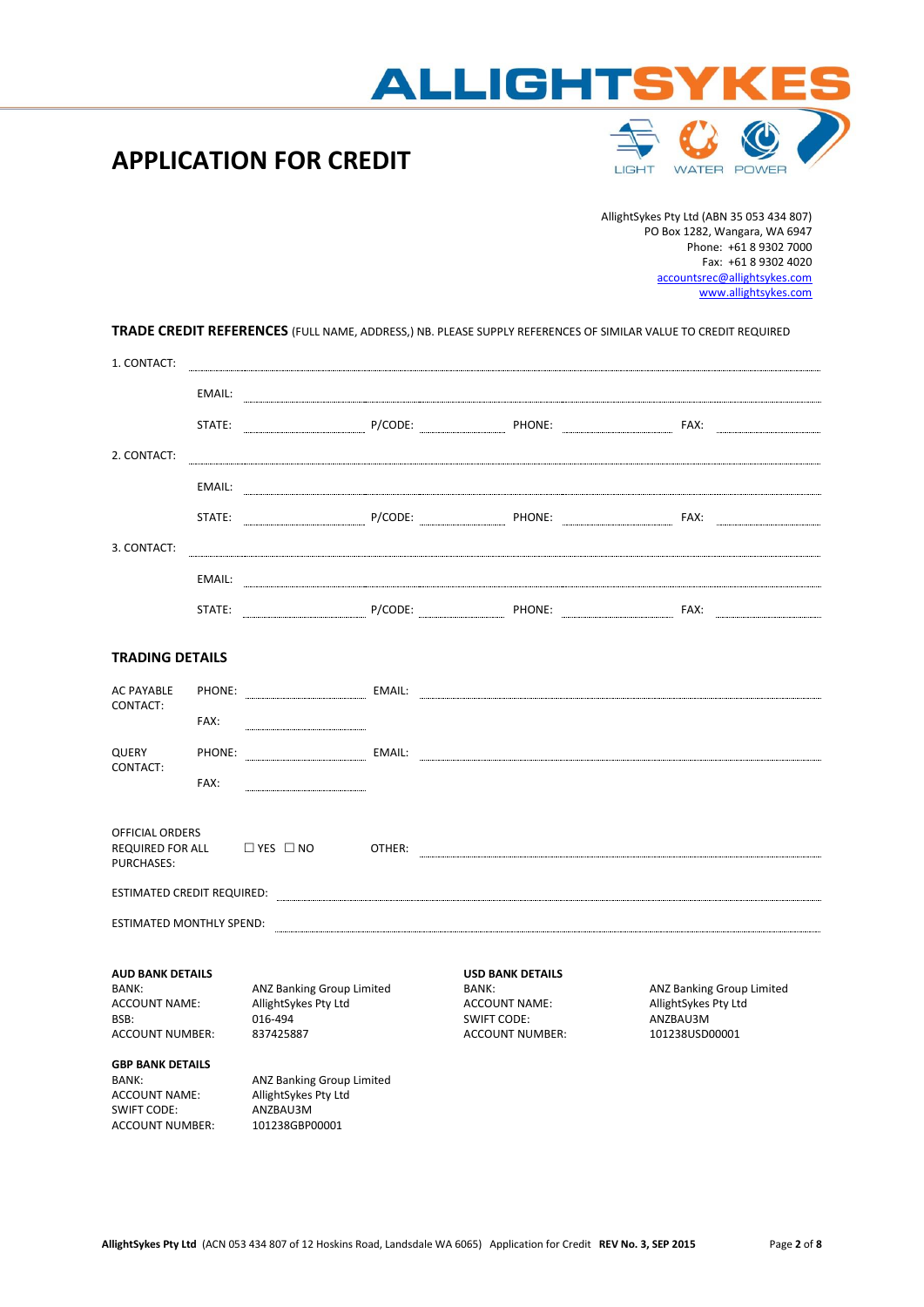

The Customer (as specified in this Credit Application (above)) and for the purpose of this declaration, includes a company, its

directors, secretary and any other officer of the Customer:

(a) Declares that the information supplied is furnished for the purpose of establishing a credit account with AllightSykes Pty Ltd (ABN 35 053 434 807) ("AllightSykes");

(b) Understands that should a credit account be granted the settlement terms are strictly as indicated on the invoice and payment must be made in accordance with AllightSykes' Terms and Conditions of Sale, available at www.allightsykes.com. By signing this Credit Application the Customer agrees that any goods and services ("Products") supplied to the Customer by AllightSykes will be on AllightSykes' Terms and Conditions of Sale;

(c) understands that, under AllightSykes' Terms and Conditions of Sale, Products supplied to the Customer remain the property of

#### **PRIVACY**

**Your privacy is important to us, and AllightSykes complies with the Privacy Act 1988 (Cth) (Privacy Act).** 

1.1 By signing this Credit Application, the Customer consents to and authorises AllightSykes:

(a) to obtain any information about any of the Customer's consumer or commercial credit, business history or commercial activities including the Customer's repayment history information, any default information or information regarding credit terms and conditions (Credit Information) or commercial credit worthiness (Credit Eligibility Information) from the Customer's bank or any trade referee disclosed in this Credit Application and any other credit provider or credit reporting agency for the purposes of assessing the application for credit, or in connection with any guarantee and to disclose such information to a credit reporting agency;

(b) to give to a person who is currently a guarantor, or whom the Customer has indicated is considering becoming a guarantor, a credit report containing information about the Customer for the purpose of the Guarantor deciding whether to act as guarantor, or to keep the Guarantor informed about the guarantee. The Customer understands that AllightSykes may disclose any information about the Customer's credit worthiness, credit standing, credit history or credit capacity that credit providers are allowed to disclose under the Privacy Act.

(c) to the extent permitted by law, to disclose Credit Information and Credit Eligibility Information to third party service providers such as solicitors, accountants, mercantile agents, insolvency administrators, insurers and insurance brokers, persons involved

the AllightSykes until AllightSykes has received all amounts due and payable for the Products;

**ALLIGHTS** 

(d) understands and agrees that, under AllightSykes' Terms and Conditions of Sale, if the customer fails to make any payment by the due date AllightSykes may charge and the Customer must pay to AllightSykes on demand interest on the amount outstanding from the day payment was due until the day it is paid, at the ANZ Business Overdraft Indicator Lending Rate (or its replacement) plus 2%, accruing daily; on any amounts overdue for payment, until payment is received;

(e) Declares and certifies that the information supplied is true and correct as at the date of this Credit Application;

(f) Agrees that the acceptance of any cheque does not constitute acceptance of any change to AllightSykes' Terms and Conditions of Sale.

with the collection of trade bills or the factoring of trade debt in order for AllightSykes to assess the Credit Application (including whether to accept as Guarantor any person signing), monitor the credit worthiness of the Customer, manage the credit account or withdraw credit facilities.

1.2 Unless otherwise prevented by law, the Customer consents to the collection, use, storage and disclosure of any personal information provided for the following purposes and any other purposes as shall be agreed between AllightSykes and the Customer from time to time:

(a) the sale or supply of Products by AllightSykes; and

(b) the marketing of Products by AllightSykes or its agents, affiliated companies or contractors.

If at any time the Customer does not want AllightSykes to use the Customer's information for these marketing purposes, the Customer can opt out by notifying AllightSykes.

1.3 AllightSykes will deal with information disclosed by the Customer pursuant to clause 1.1 and 1.2 in accordance with AllightSykes' Terms and Conditions of Sale, the Australian Privacy Principles, the Privacy Act and the AllightSykes Privacy Policy and Credit Reporting and Credit Related Personal Information Policy available at [www.allightsykes.com.](http://www.allightsykes.com/) The Customer consents to AllightSykes dealing with information disclosed by the Customer in accordance with AllightSykes' Terms and Conditions of Sale and AllightSykes Privacy Policy and Credit Reporting and Credit Related Personal Information Policy.

The Customer hereby applies for the opening of an account and provides the above information in support.

I am/We are authorized to sign this Credit Application form on behalf of the Customer and the information given is true and correct to the best of my/our knowledge:

Signature Signature Signature Signature Signature Signature (Print Name & Title In Block Capitals) (Print Name & Title In Block Capitals) Date: Date: Date: Date: Date: Date: Date: Date: Date: Date: Date: Date: Date: Date: Date: Date: Date: Date: Date: Date: Date: Date: Date: Date: Date: Date: Date: Date: Date: Date: Date: Date: Date: Date: Date: Date: Date:

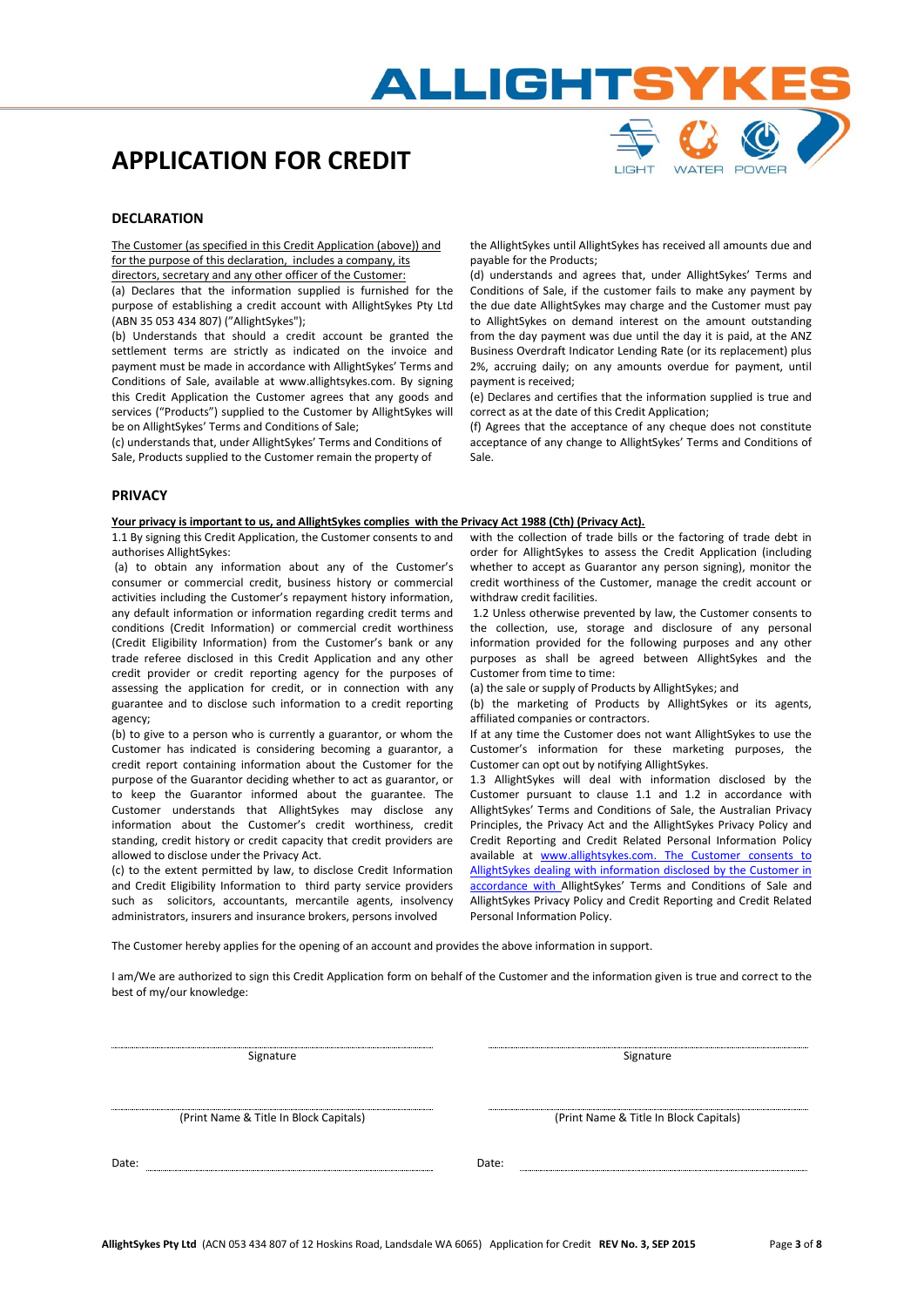



#### **GUARANTEE AND INDEMNITY**

TO: ALLIGHTSYKES PTY LTD (ABN 35 053 434 807) (the **"Company"**) IN CONSIDERATION of the Company having at my/our request agreed to supply and/or continue to supply to:

| Of: (Customer Name)<br> |  | (the "Customer" |
|-------------------------|--|-----------------|

With goods and/or services from time to time (the **"Supply Arrangements"**), each party that signs below (each a **"Guarantor"**) hereby jointly and severally agree with the Company as follows:

- 1.We irrevocably and unconditionally guarantee to the Company (and will be answerable and responsible to the Company for) the due and punctual payment by the Customer of the cost of (together with any late payment and interest charges payable for) all goods and/or services supplied by the Company to the Customer (or at the Customer's direction) and we will pay immediately on demand an amount certified by the Company to be equal to any such amount. We agree that the Company may make such a demand at any time and from time to time whether or not a demand has been made on the Customer.
- 2.As a separate additional and primary liability, we irrevocably and unconditionally agree to indemnify the Company and keep the Company indemnified against any loss or damage suffered by the Company arising out of:
	- (a) Any failure by the Customer to satisfy its obligations to the Company under or in connection with any and all Supply Arrangements; or
	- (b) Any obligation or liability that would otherwise form part of the obligations referred to in paragraph (a) above being void, voidable or unenforceable against or irrecoverable from the Customer for any reason, whether or not the Company knew or ought to have known of that reason.
- 3.This agreement shall be a continuing guarantee and indemnity for all payments in respect of goods and/or services supplied to the Customer (or at the Customer's direction) by the Company.
- 4.The Company may without notice to us at any time and without in any way discharging us from our liability under this guarantee and indemnity grant time or other indulgence to the Customer and accept payment from the Customer in cash or by means of negotiable instruments and may treat us in all respects as though we were jointly and severally liable with the Customer to the Company as principal instead of being merely surety or guarantor for the Customer.
- 5.We declare that our liability as guarantor and indemnifier under this guarantee and indemnity is absolute, and will not be affected by any act, omission, matter or thing which but for this clause,

might operate in law or in equity to reduce or discharge our liability under this guarantee and indemnity, including, without limitation:

- (a) Any matter referred to in clause 4 above;
- (b) The Company forbearing to enforce or neglecting to exercise any right against the Company or any other party that may grant a guarantee and/or indemnity in favour of the Company in connection with the Customer or the Supply Arrangements;
- (c) Any laches, acquiescence or other act, neglect, default, omission or mistake by the Company;
- (d) Any variation of any of the obligations of the Customer, made either with or without the knowledge of the Guarantor; or
- (e) The release of any of the obligations of the Customer or any security held for the performance of any of the obligations of the Customer.
- 6.While any amount remains outstanding and due for payment by the Customer to the Company, we agree that we will not do any of the following:
	- (a) **(No proceedings):** institute any proceedings against the Customer or any other party that may grant a guarantee and/or indemnity in favour of the Company in connection with the Customer or the Supply Arrangements;
	- (b) **(No demand)**: make any demand for, or accept any money in part or complete satisfaction of, any liability on any account of the Customer or any other party that may grant a guarantee and/or indemnity in favour of the Company in connection with the Customer or the Supply Arrangements:
	- (c) **(No set-off):** set off any money owing by it against any liability owing to it by the Customer or any other party that may grant a guarantee and/or indemnity in favour of the Company in connection with the Customer or the Supply Arrangements, or permit any such party to set off any money owing by that party to it against any liability owing to that party by it.
- 7. The Guarantors agree to the terms of the Privacy Act 1988 authorisation contained in this document.

In this Guarantee and Indemnity, a reference to **"we"** or **"us"** is a reference to any one or more of the Guarantors.

| Signature of Guarantor         | Signature of Guarantor         |
|--------------------------------|--------------------------------|
| (Print Name In Block Capitals) | (Print Name In Block Capitals) |
| Date:                          | Date:<br>                      |
| Witness                        | Witness                        |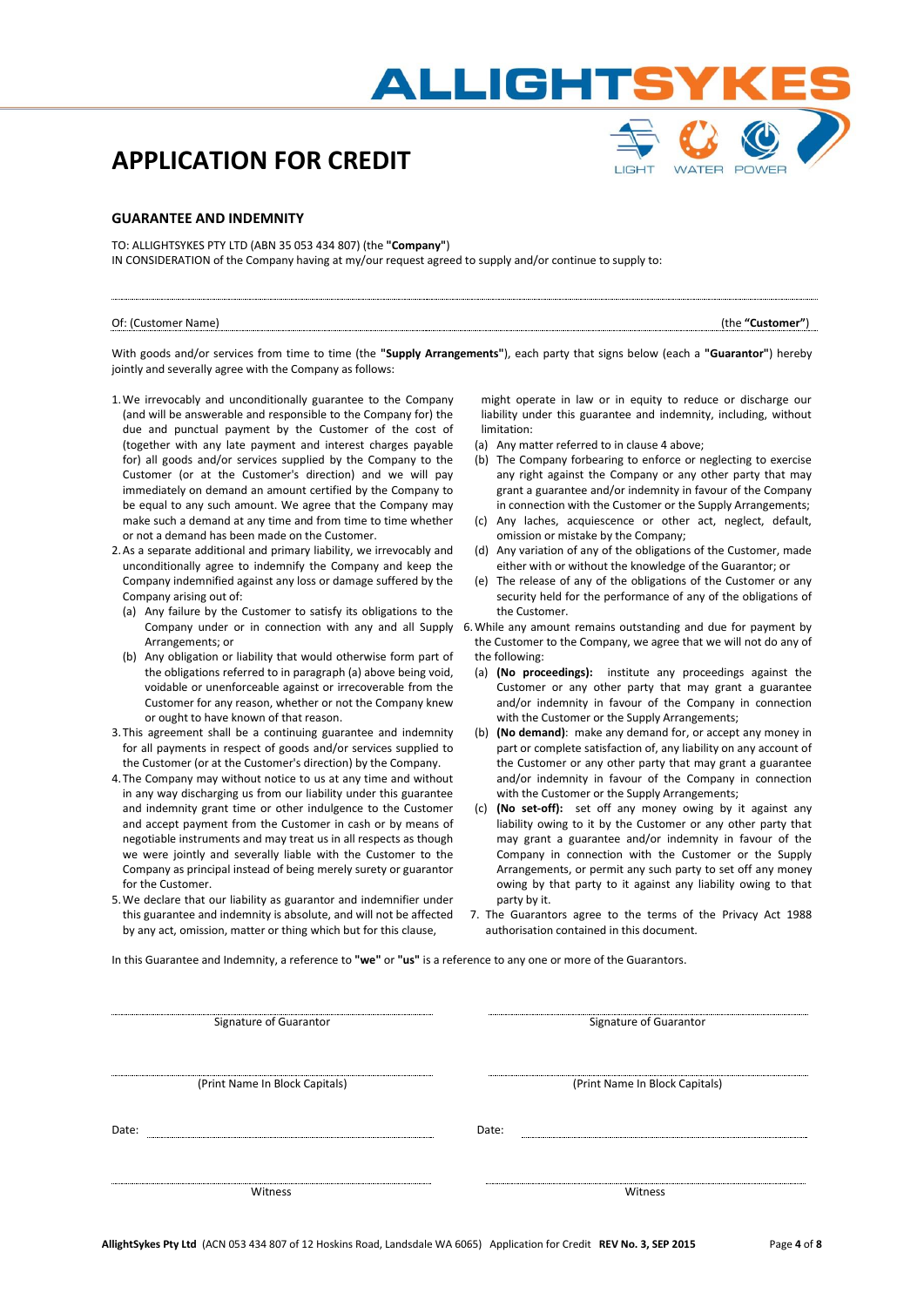# ALLIGHTSYKES

# **AllightSykes Pty Ltd Terms and Conditions of Sale**

#### 1 **Sale of Products**

All sales of Products are subject to the terms of this document and any Order Acceptance Form. The terms or conditions of any other document (including the terms on any Customer purchase order) are not valid or binding.

#### 2 **Delivery**

#### <span id="page-4-0"></span>2.1 **Delivery to Delivery Location**

(a) Unless clause [2.1\(b\)](#page-4-0) applies, delivery is ex-works at AllightSykes' Premises. Customer must collect the Products within 7 days of AllightSykes' notice that they are ready for collection. If Customer does not, then Customer must pay storage fees to AllightSykes, at the rate advised by AllightSykes, for each day (or part-day) the Products remain uncollected. If the Products remain uncollected after 28 days, AllightSykes may at its option cancel the sale of the Products, and clause [15\(b\)](#page-7-0) will apply.

(b) If the Delivery Location is not AllightSykes' Premises, Customer must pay AllightSykes the delivery charges advised by AllightSykes. The Products are deemed delivered: within Australia, when they arrive at the Delivery Location in a Satisfactory Condition; or outside Australia, when AllightSykes has fulfilled the requirements of the Incoterms Delivery Clause.

(c) A Product will be deemed (except in relation to a Non-excludable Obligation) to be in a Satisfactory Condition and free of defects unless Customer notifies AllightSykes of any defect before the Product leaves AllightSykes' Premises (or, if clause [2.1\(b\)](#page-4-0) applies, within 7 days after delivery).

#### 2.2 **Time for delivery**

Any delivery date notified by AllightSykes to Customer is an estimated date only. AllightSykes will use reasonable efforts to meet the dates, but they are not binding on AllightSykes. To the extent permitted by law, AllightSykes is not liable to Customer for any Loss arising out of, or in connection with, any delay in delivery for any reason.

#### 2.3 **Additional Services**

If Customer requests and AllightSykes agrees, AllightSykes (or its subcontractors) will provide Additional Services to Customer. Customer must pay to AllightSykes fees for those Additional Services at the rate advised by AllightSykes.

# 3 **Title and risk**

## <span id="page-4-1"></span>3.1 **When title and risk pass**

Risk of loss or damage to the Products passes to Customer when the Products leave AllightSykes' Premises. Title to the Products passes to Customer when AllightSykes has received payment in full from Customer, in cleared funds, of all amounts due under these terms in respect of those Products.

#### <span id="page-4-3"></span>3.2 **Before title passes**

Until title to a delivered Product passes to Customer under claus[e 3.1:](#page-4-1)

(a) Customer may use the Product in the ordinary course of business, but must ensure the Product is

protected from loss or damage, retained in a state of merchantable quality and clearly identified as AllightSykes' property;

(b) Customer must not without AllightSykes' prior written consent: (1) permit the Product to become comingled with or an accession to or be affixed to any other asset; (2) change its name without 21 days' notice to AllightSykes; (3) relocate its principal place of business outside Australia or change its place of registration or incorporation; (4) remove the Product from Customer's premises; (5) if the Delivery Location for the Product is in Australia, move the Product outside Australia; (6) alter the Product without AllightSykes' prior written consent; (7) create any security interest over the Product; or (8) sell, sub-lease or dispose of its interest in, possession or control of the Product; and

(c) AllightSykes may enter Customer's premises at reasonable times to inspect the Products.

#### 3.3 **Insurance**

Customer must, at its own cost, effect and maintain, with a reputable insurer, insurance over the Products with a liability limit of at least the full replacement cost of the Products, from the time risk in the Products passes to Customer until the time title to the Products passes to Customer under clause [3.1.](#page-4-1) Customer must ensure the insurance notes AllightSykes as an interested party. Customer must, upon request, provide AllightSykes with certificates of currency for the insurance. If Customer does not effect or maintain the insurance, or provide AllightSykes with certificates of currency on request, AllightSykes may at its option obtain or maintain the insurance and recover (or set-off) the cost of doing so from Customer.

#### 4 **Changes to the Products**

AllightSykes may, on 14 days' notice to Customer, change the Specifications, or the materials or dimensions of the Products, but those changes must not materially alter the functionality of the Products, or cause the Product to breach a Non-excludable Obligation. No request from Customer for changes to the Products is binding on AllightSykes unless both parties have agreed to the variation in writing signed by both parties.

#### 5 **Price**

(a) All quotes are valid for 30 days. AllightSykes may vary the quote by notice to Customer if the exchange rate varies by more than 5% or there is a material change in input costs.

<span id="page-4-2"></span>(b) The Price, unless otherwise agreed, is ex-works and includes no amounts for packaging, delivery, freight or loading charges, insurance, customs duty, excises or any other taxes, installation, commissioning or testing of the Products, or training in the proper use of the Products. If AllightSykes agrees to incur any of these costs on Customer's behalf, Customer must pay for those costs at the prices notified by AllightSykes to Customer at the time AllightSykes agrees to incur such costs.

(c) AllightSykes may increase the Price by the full amount of any costs it incurs in connection with a Carbon Scheme.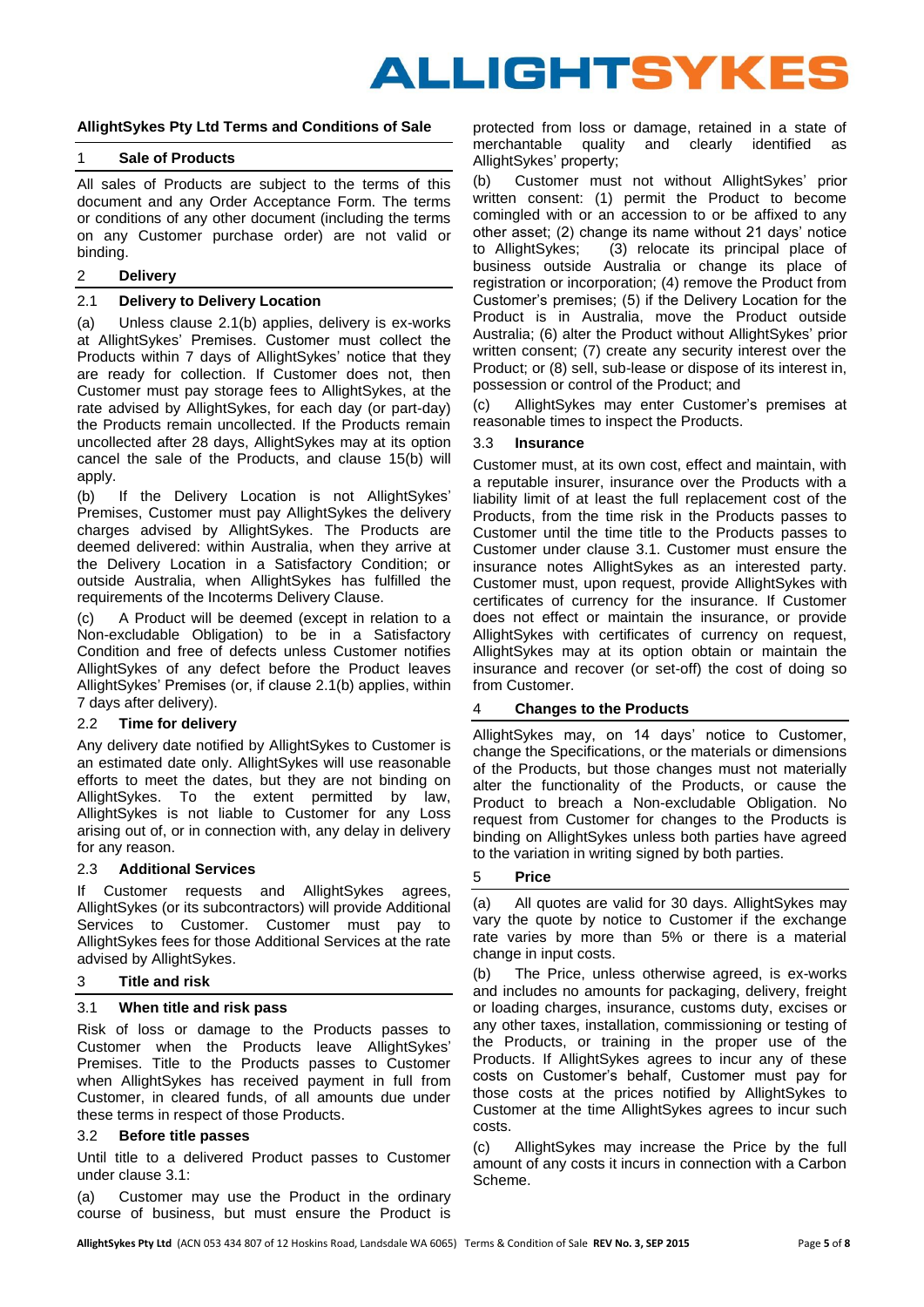

(d) Unless expressly included, the consideration for any taxable supply made under or in connection with these terms does not include GST. Customer must pay the GST relating to any taxable supply made by AllightSykes at the same time as it must pay for the taxable supply under these terms.

## <span id="page-5-0"></span>6 **Payment**

(a) Unless otherwise agreed in writing by AllightSykes, Customer must pay the Deposit to AllightSykes within 5 days after placing an order. No order is binding until AllightSykes has received the Deposit and issued an Order Acceptance Form. The Order Acceptance Form must be signed by Customer and returned to AllightSykes.

(b) Unless clause [6\(c\)](#page-5-0) applies, Customer must pay the Price, and any amounts payable for storage costs, Additional Services or under clause [5\(b\),](#page-4-2) within 2 days after the date of AllightSykes' invoice. AllightSykes is not required to release the Products until it has received payment for all amounts relating to them.

(c) If Customer has a credit account with AllightSykes, and AllightSykes has approved Customer's credit for the Products, Customer must pay to AllightSykes all amounts in each invoice from AllightSykes within 30 days after the date of the invoice, unless otherwise agreed in writing by AllightSykes.

(d) If the Products are for delivery outside Australia, Customer must pay all amounts due under these terms by irrevocable letter of credit confirmed by an Australian bank.

(e) Customer must pay all amounts due under these terms in Australian dollars, in full, without any set-off or deduction.

(f) If Customer fails to make any payment by the due date set out in this clause [6,](#page-5-0) then: (1) it must pay to AllightSykes on demand interest on the amount outstanding from the day payment was due until the day it is paid, at the ANZ Business Overdraft Indicator Lending Rate (or its replacement) plus 2%, accruing daily; and (2) AllightSykes may retain possession of any Products and suspend delivery of further Products until payment is received; and (3) AllightSykes may cancel the sale under claus[e 15\(a\)](#page-7-1) and retain any Deposit paid.

## <span id="page-5-1"></span>7 **Repossession**

(a) If Customer does not pay to AllightSykes when due any amount relating to a Product, or if the sale of a Product is cancelled before title passes to Customer under clause [3.1,](#page-4-1) AllightSykes may: (1) enter the premises where the Product is located, and repossess the Product; (2) sever the Product from any structure to which it is affixed; and (3) unless the sale is cancelled for convenience by AllightSykes, by mutual consent, or by exercise of Customer's rights under the Australian Consumer Law, AllightSykes may retain all amounts paid by Customer in relation to the Product.

(b) Customer indemnifies AllightSykes against any Loss AllightSykes suffers, incurs or is liable for arising out of or in connection with AllightSykes' exercise of its rights under claus[e 7\(a\).](#page-5-1)

#### 8 **Intellectual Property**

(a) AllightSykes owns all rights, including intellectual property rights, in the AllightSykes IP. Customer acquires no rights in the AllightSykes IP or any other material provided by AllightSykes. Customer must not use the AllightSykes IP for any purpose except lawful use of the Products in accordance with the User Manual.

(b) Customer must not register or apply to register any rights in relation to the AllightSykes IP, and must not challenge or impair the AllightSykes IP.

(c) To the extent that any intellectual property rights relating to the Products or any improvement do not vest in AllightSykes, Customer hereby assigns, and must procure any third party to assign, all rights in the Products to AllightSykes. Customer must (and must procure any third party to) execute any documents and do all things to effect the assignment of rights in the Products and improvements in AllightSykes.

## 9 **Confidential Information**

(a) Customer must keep confidential all of AllightSykes' Confidential Information, and not disclose it except with AllightSykes' prior written consent.

(b) Nothing in these terms prohibits disclosure by a party of information which is in the public domain (other than as a wrongful act of that party); or required to be disclosed by law or any government agency having authority over a party, but before making any such disclosure, the party must to the extent reasonably possible, provide the other party with sufficient notice to enable it to seek a protective order or other remedy.

(c) AllightSykes may disclose Customer's information to its related bodies corporate. Customer must, to the extent permitted by law, obtain from its employees or contractors, written authorisation for Customer to disclose to AllightSykes, and AllightSykes to collect, use and disclose to its related bodies corporate, personal information about those employees or contractors.

## <span id="page-5-2"></span>10 **PPSA**

## 10.1 **General**

(a) Words and phrases in clause [3.2](#page-4-3) and this clause [10](#page-5-2) that have defined meanings in the PPS Law have the same meaning as in the PPS Law unless the context indicates otherwise.

(b) Customer must fulfil its obligations under this clause [10](#page-5-2) at its own expense, and must reimburse AllightSykes' costs in connection with any of Customer's obligations under this clause.

## <span id="page-5-3"></span>10.2 **Customer provides assistance**

(a) If AllightSykes determines that these terms or a transaction connected with them is or contains a security interest, Customer agrees to do anything (including supplying information, obtaining consents, signing and producing documents and getting documents completed and signed) which AllightSykes reasonably requests for the purposes of: (1) ensuring the security interest is enforceable, perfected and effective; (2) enabling AllightSykes to apply for registration, complete any financing statement or give any notification in connection with the security interest so AllightSykes has the priority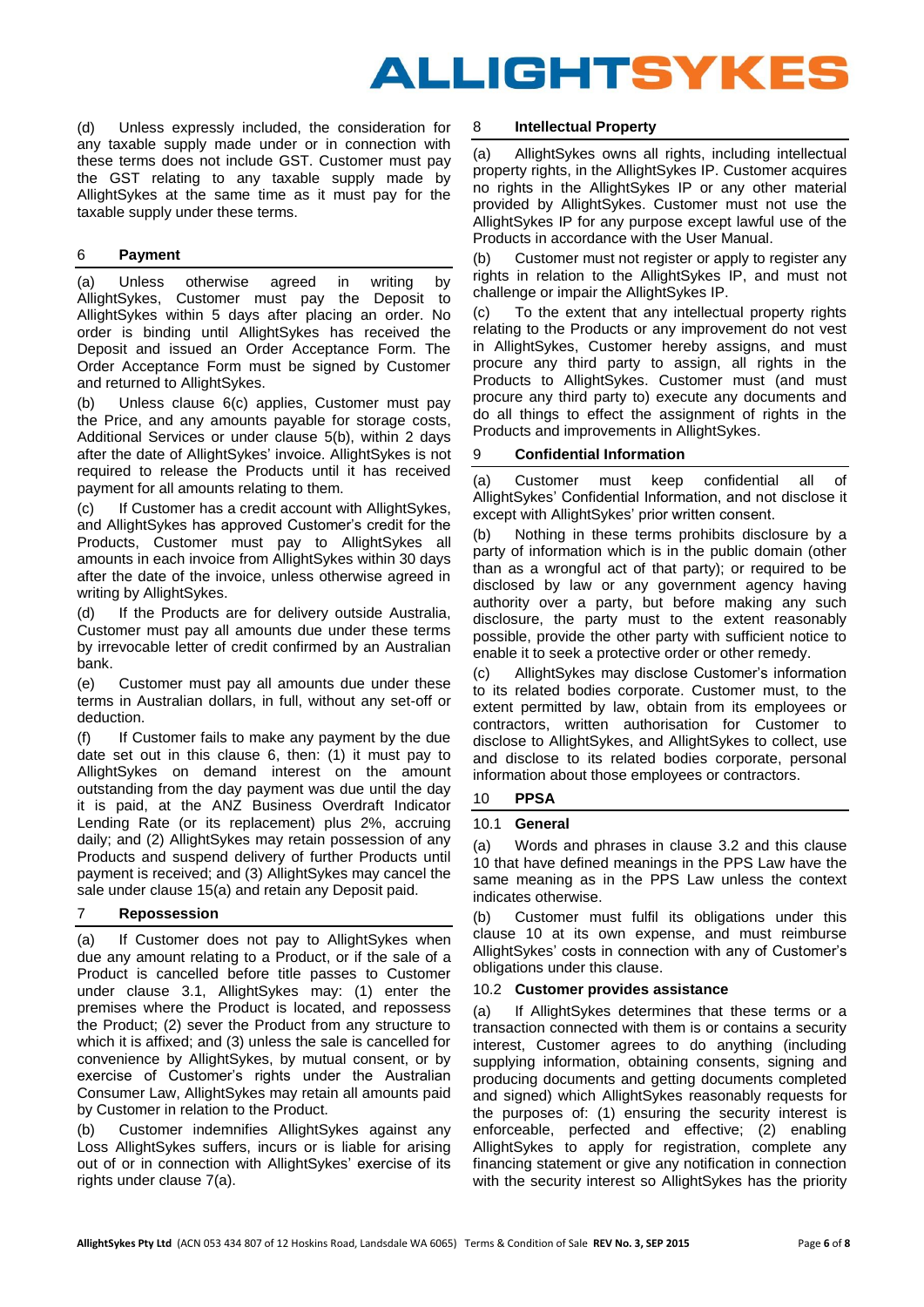

required by it; or (3) enabling AllightSykes to exercise rights in connection with the security interest.

(b) If Customer holds any security interests and if failure by Customer to perfect such security interests would materially adversely affect AllightSykes' business or security interests, Customer agrees to perfect that security interest and to implement, maintain and comply in all material respects with, procedures for perfection of those security interests. Customer will take all steps under the PPS Law to continuously perfect any such security interests including all steps necessary: (1) for it to obtain the highest ranking priority possible in respect of the security interest; and (2) to reduce as far as possible the risk of a third party acquiring an interest free of the security interest.

(c) Customer must cause any financing statements required under clause [10.2\(a\)](#page-5-3) or [10.2\(b\)](#page-5-3) to be registered in accordance with the PPS Law and, in any event, at such times as AllightSykes may direct to maintain the priority required by AllightSykes. If AllightSykes considers in its absolute discretion that Customer has not taken steps to cause any such financing statements to be registered in respect of Customer's security interests, Customer authorises AllightSykes to act on Customer's behalf to register such financing statements on Customer's behalf.

## 10.3 **Notices and information related to PPSA**

(a) AllightSykes need not give any notice under the PPSA, unless the PPSA requires the notice to be given, and the obligation cannot be excluded.

(b) In respect of each delivered Product for which title has not passed to Customer under clause [3.1,](#page-4-1) Customer must notify AllightSykes: (1) as soon as it becomes aware that any personal property which does not form part of the Product becomes an accession to the Product and is subject to a security interest in favour of a third party, that has attached at the time it becomes an accession; (2) as soon as it becomes aware that the Product is located outside Australia (unless the Delivery Location is outside Australia); and (3) upon AllightSykes' request, of the present location of the Product.

(c) Neither AllightSykes nor Customer will disclose information of the kind mentioned in section 275(1) of the PPSA, unless disclosure is otherwise permitted under these terms. Customer will not authorise, and will ensure that no other party authorises, disclosure of such information.

## 11 **Product warranties**

(a) If the manufacturer of any component part of a Product provides Customer a warranty for that component part, the terms of that warranty take precedence over any warranty provided by AllightSykes.

(b) Any warranty provided by AllightSykes relating to the Products, and any manufacturer's warranty, does not apply to any error, fault or defect in a Product that is caused or contributed to by: (1) installation, operation or maintenance of the Product that is not in accordance with the User Manual; (2) improper use of the Product; (3) repairs, adjustments, attachments or alterations to the Product carried out by any person other than AllightSykes; (4) the Product being in a corrosive environment, or an environment that does not comply

with the User Manual; (5) continued operation of the Product after a fault or defect has become apparent; (6) failure by Customer to make the Product available to AllightSykes for repairs after Customer has been notified of a potential product problem; (7) any accident or other incident resulting in damage to the Product; or (8) normal wear and tear.

# 12 **Customer's indemnity**

Customer indemnifies AllightSykes, its directors, officers and employees (**indemnified persons**), and must keep them indemnified, against any Loss an indemnified person suffers, incurs or is liable for arising from or in connection with Customer's use of the Products or breach of these terms.

## 13 **Limitation of AllightSykes' liability**

## <span id="page-6-0"></span>13.1 **Non-excludable obligations**

<span id="page-6-1"></span>(a) Nothing in these terms operates to exclude, restrict or modify the application of any implied condition or warranty, provision, the exercise of any right or remedy, or the imposition of any liability under the Australian Consumer Law or any other statute if to do so would: (1) contravene the statute; or (2) cause any of these terms to be void (**Non-excludable Obligation**).

(b) Subject to clause [13.1\(c\),](#page-6-0) AllightSykes' liability for a failure to comply with any Non-excludable Obligation is limited to: (1) in the case of services, the cost (or payment of the cost) of supplying the services again; and (2) in the case of goods, the cost (or payment of the cost) of replacing the goods, supplying equivalent goods or having the goods repaired.

Clause [13.1\(b\)](#page-6-0) does not apply to:  $(1)$  a guarantee as to title, encumbrances or quiet possession under Australian Consumer Law; or (2) goods or services of a kind ordinarily acquired for personal, domestic or household use or consumption. AllightSykes' liability in respect of the matters mentioned in this clause is not limited by these terms.

## 13.2 **Other liability**

(a) Except in relation to Non-excludable Obligations, and any warranty expressly provided by AllightSykes to Customer, all conditions, warranties, guarantees, rights, remedies, liabilities or other terms that may be implied by custom, under the general law or by statute are expressly excluded under these terms.

(b) Except in relation to Non-excludable Obligations, AllightSykes' liability arising directly or indirectly in connection with these terms and whether arising under any indemnity, statute, in tort (for negligence or otherwise) or on any other basis in law or equity is limited as follows: (1) AllightSykes is not liable for any indirect or consequential losses or any loss of revenue, loss of profit, loss of business opportunity, economic loss, loss of data or systems, loss of use, payment of liquidated sums, penalties or damages under any agreement sustained by Customer or any other person arising from or in connection with these terms; and (2) AllightSykes' total aggregate liability under or in any way connected with these terms is limited to 10% of the Price of the Products to which the claim relates.